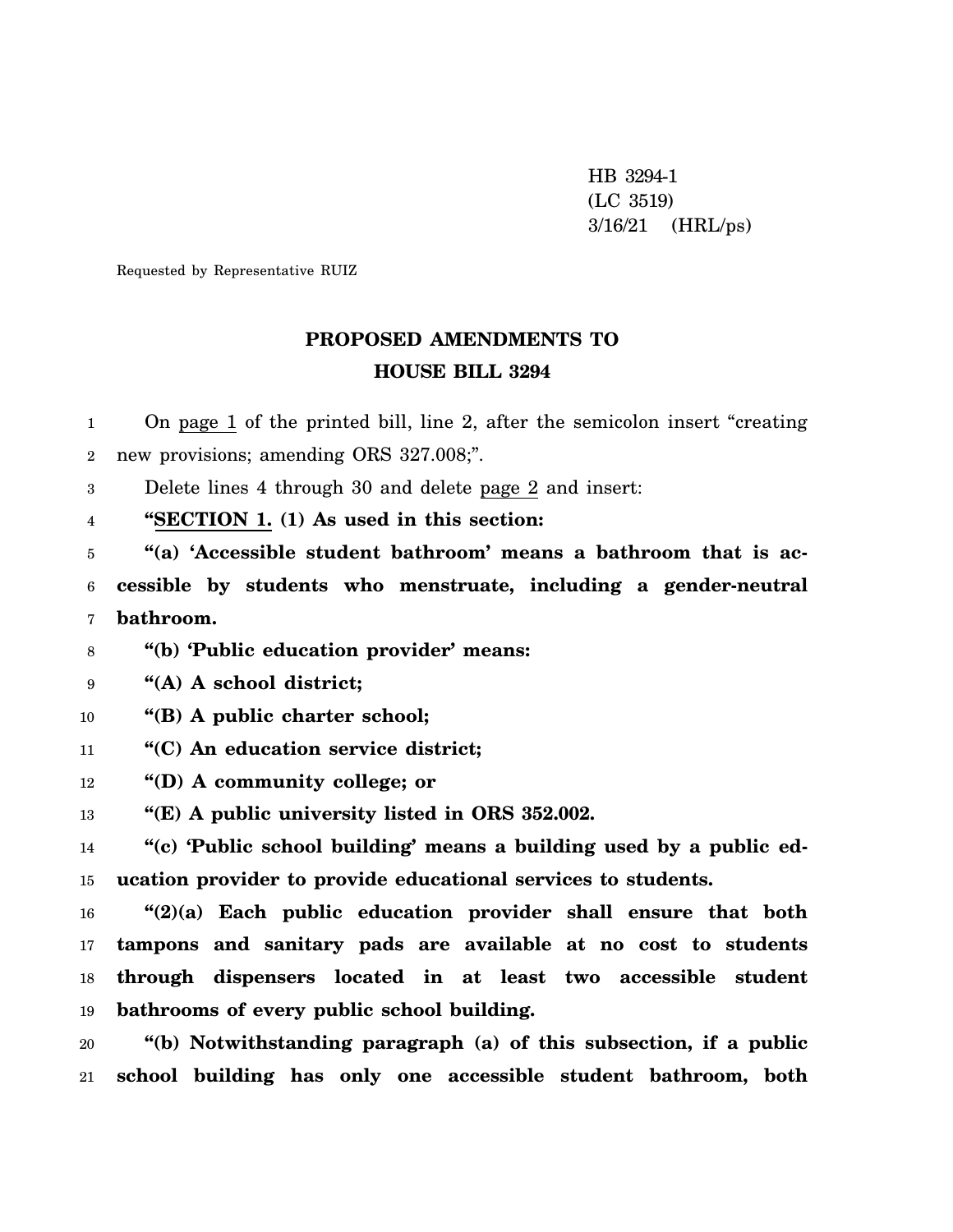1 2 **tampons and sanitary pads must be available at no cost to students through dispensers located in that bathroom.**

3 4 5 6 **"(3) A public education provider, and any employee of a public education provider, is not liable in a criminal action or for civil damages as a result of a student's use of a tampon or sanitary pad made available under this section.**

7 8 9 **"(4)(a) The State Board of Education and the Higher Education Coordinating Commission shall adopt any rules necessary for the administration of this section.**

10 11 12 13 14 **"(b) Rules adopted by the board under this section must include provisions for the distribution of amounts described in ORS 327.008 (18) to school districts, education service districts and public charter schools based on the average daily membership, as defined in ORS 327.006, of the district or school.**

15 **"SECTION 2.** Section 1 of this 2021 Act is amended to read:

16 "**Sec. 1.** (1) As used in this section:

17 18 "(a) 'Accessible student bathroom' means a bathroom that is accessible by students who menstruate, including a gender-neutral bathroom.

19 "(b) 'Public education provider' means:

20 "(A) A school district;

- 21 "(B) A public charter school;
- 22 "(C) An education service district;

23 "(D) A community college; or

24 "(E) A public university listed in ORS 352.002.

25 26 "(c) 'Public school building' means a building used by a public education provider to provide educational services to students.

27 28 29 30 "[*(2)(a)*] **(2)** Each public education provider shall ensure that both tampons and sanitary pads are available at no cost to students through dispensers located in [*at least two*] **every** accessible student [*bathrooms*] **bathroom** of every public school building.

 HB 3294-1 3/16/21 Proposed Amendments to HB 3294 Page 2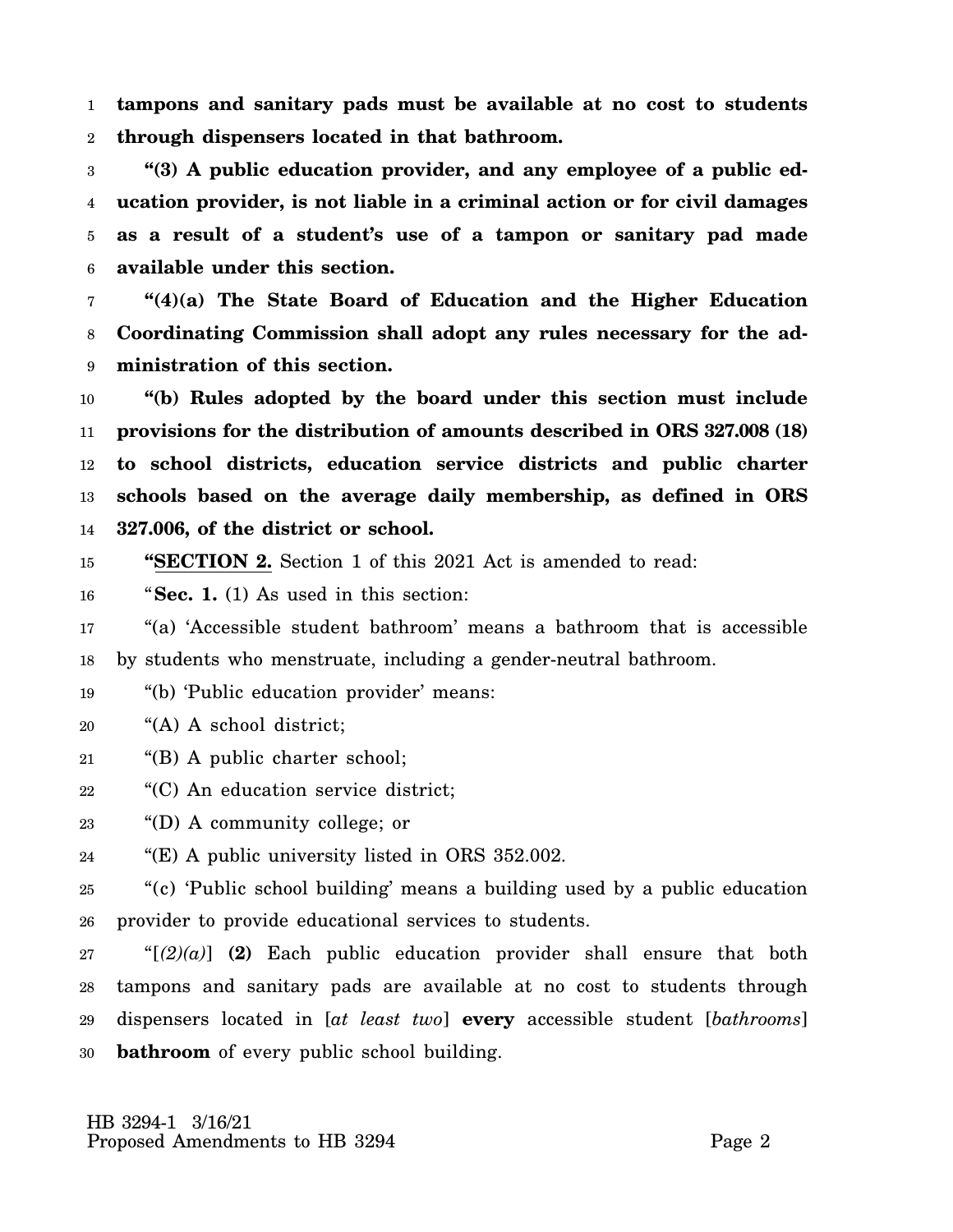1 2 3 4 "[*(b) Notwithstanding paragraph (a) of this subsection, if a public school building has only one accessible student bathroom, both tampons and sanitary pads must be available at no cost to students through dispensers located in that bathroom.*]

5 6 7 8 "(3) A public education provider, and any employee of a public education provider, is not liable in a criminal action or for civil damages as a result of a student's use of a tampon or sanitary pad made available under this section.

9 10 11 "(4)(a) The State Board of Education and the Higher Education Coordinating Commission shall adopt any rules necessary for the administration of this section.

12 13 14 15 16 "(b) Rules adopted by the board under this section must include provisions for the distribution of amounts described in ORS 327.008 (18) to school districts, education service districts and public charter schools based on the average daily membership, as defined in ORS 327.006, of the district or school.

17 18 **"SECTION 3. The amendments to section 1 of this 2021 Act by section 2 of this 2021 Act become operative on July 1, 2022.**

19 **"SECTION 4.** ORS 327.008 is amended to read:

20 21 22 23 "**NOTE:** Amendments become operative 7/1/21. See 2013 c.735 §20, as amended. Old version also may require amendment in 2021 session. To amend old version, retrieve N327.008 and include ', as operative/effective until (date),' in lead-in.

24 25 "327.008. (1)(a) There is established a State School Fund in the General Fund.

26 27 28 29 "(b) The Department of Education, on behalf of the State of Oregon, may solicit and accept gifts, grants, donations and other moneys from public and private sources for the State School Fund. Moneys received as provided in this paragraph shall be deposited into the State School Fund.

30 "(c) The State School Fund shall consist of moneys appropriated by the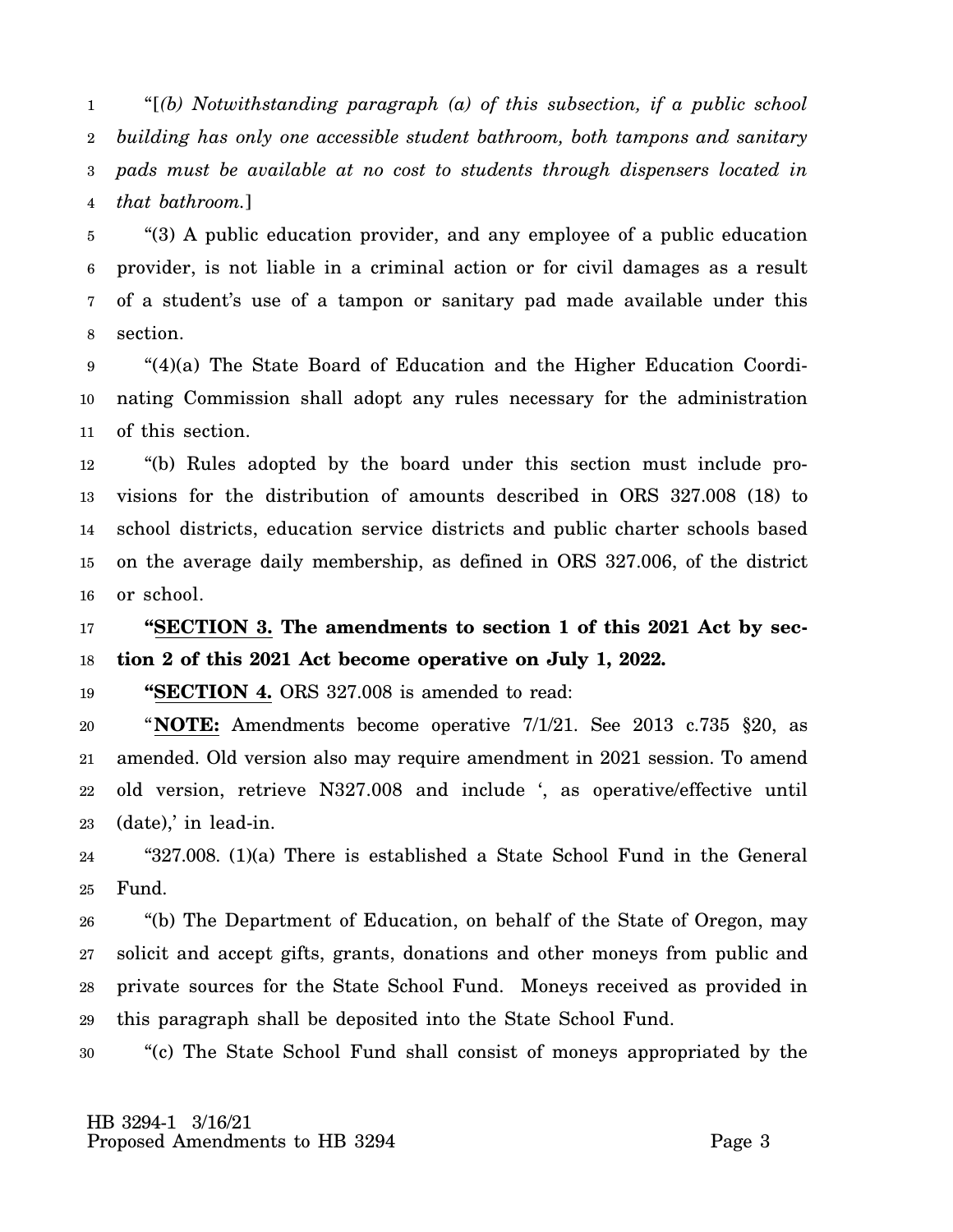1 2 3 4 Legislative Assembly, moneys transferred from the Fund for Student Success, moneys transferred from the Education Stability Fund and the Oregon Marijuana Account and moneys received as provided in paragraph (b) of this subsection.

5 6 7 8 "(d) The State School Fund is continuously appropriated to the Department of Education for the purposes of ORS 327.006 to 327.077, 327.095, 327.099, 327.101, 327.125, 327.137, 327.348, 336.575, 336.580, 336.635, 343.243, 343.533, 343.941 and 343.961.

9 10 11 12 13 "(2) There shall be apportioned from the State School Fund to each school district a State School Fund grant, consisting of the positive amount equal to a general purpose grant and a facility grant and a transportation grant and a high cost disabilities grant minus local revenue, computed as provided in ORS 327.011 and 327.013.

14 15 16 17 18 19 20 "(3) For the first school year after a public charter school ceases to operate because of dissolution or closure or because of termination or nonrenewal of a charter, there shall be apportioned from the State School Fund to each school district that had sponsored a public charter school that ceased to operate an amount equal to the school district's general purpose grant per extended ADMw multiplied by five percent of the ADM of the public charter school for the previous school year.

21 22 23 "(4) There shall be apportioned from the State School Fund to each education service district a State School Fund grant as calculated under ORS 327.019.

24 25 26 "(5) All figures used in the determination of the distribution of the State School Fund shall be estimates for the same year as the distribution occurs, unless otherwise specified.

27 28 29 30 "(6) Numbers of students in average daily membership used in the distribution formula shall be the numbers as of June of the year of distribution. "(7) A school district may not use the portion of the State School Fund grant that is attributable to the facility grant for capital construction costs.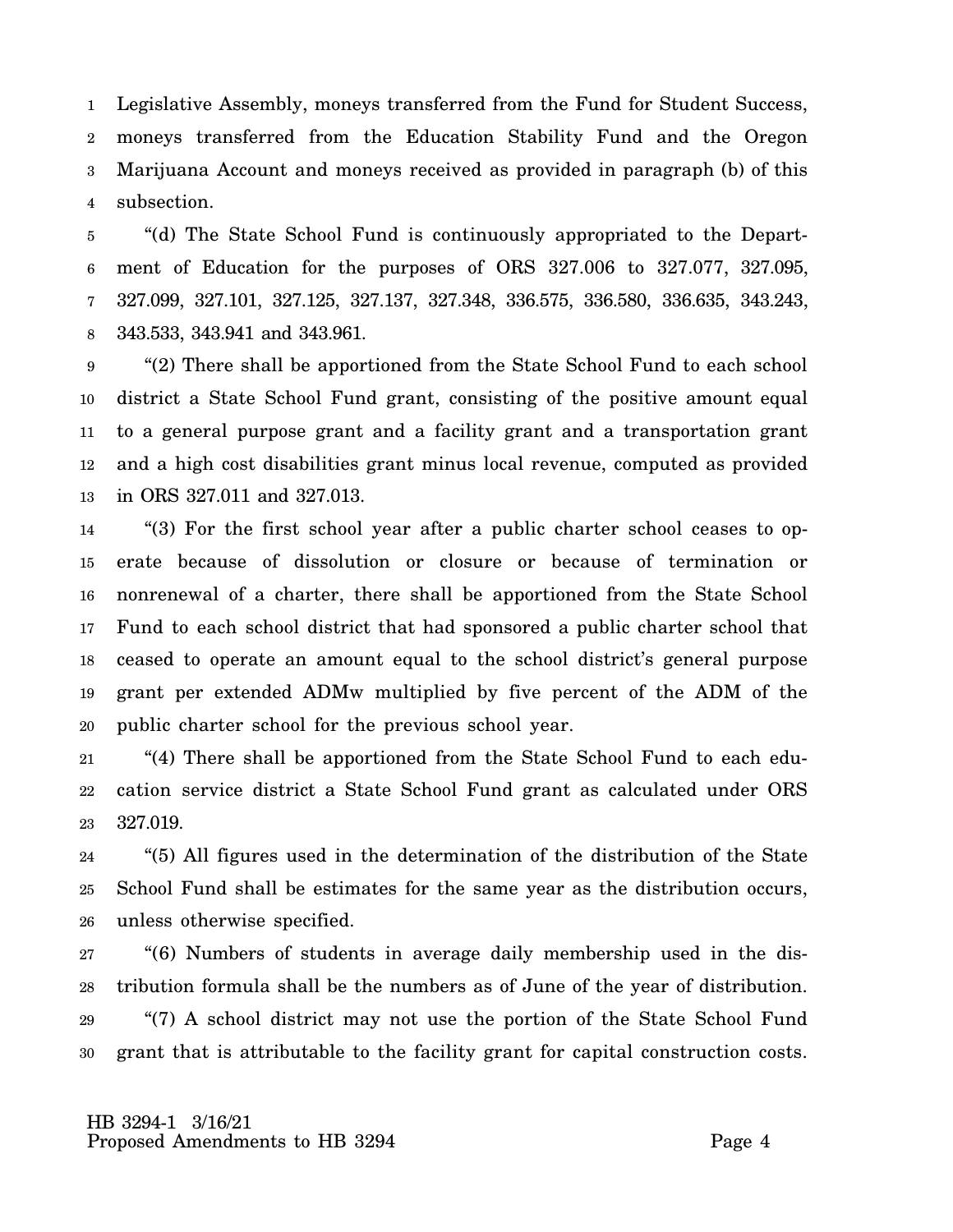1 2 3 4 5 6 7 8 "(8) The total amount of the State School Fund that is distributed as facility grants may not exceed \$7 million in any biennium. If the total amount to be distributed as facility grants exceeds this limitation, the Department of Education shall prorate the amount of funds available for facility grants among those school districts that qualified for a facility grant. If the total amount to be distributed as facility grants does not exceed this limitation, any remaining amounts shall be expended for expenses incurred by the Office of School Facilities as provided in ORS 326.125 (1).

9 10 11 "(9) Each biennium, the Department of Education may expend from the State School Fund no more than \$6 million for expenses incurred by the Office of School Facilities under ORS 326.125 (2) to (6).

12 13 14 15 "(10) Each fiscal year, the Department of Education shall transfer to the Pediatric Nursing Facility Account established in ORS 327.022 the amount necessary to pay the costs of educational services provided to students admitted to pediatric nursing facilities as provided in ORS 343.941.

16 17 18 "(11) Each fiscal year, the Department of Education shall transfer the amount of \$55 million from the State School Fund to the High Cost Disabilities Account established in ORS 327.348.

19 20 21 "(12)(a) Each biennium, the Department of Education shall transfer \$39.5 million from the State School Fund to the Educator Advancement Fund established under ORS 342.953.

22 "(b) For the purpose of making the transfer under this subsection:

23 24 "(A) The total amount available for all distributions from the State School Fund shall be reduced by \$6 million;

25 26 27 "(B) The amount distributed to school districts from the State School Fund under this section and ORS 327.013 shall be reduced by \$16.75 million; and

28 29 30 "(C) The amount distributed to education service districts from the State School Fund under this section and ORS 327.019 shall be reduced by \$16.75 million.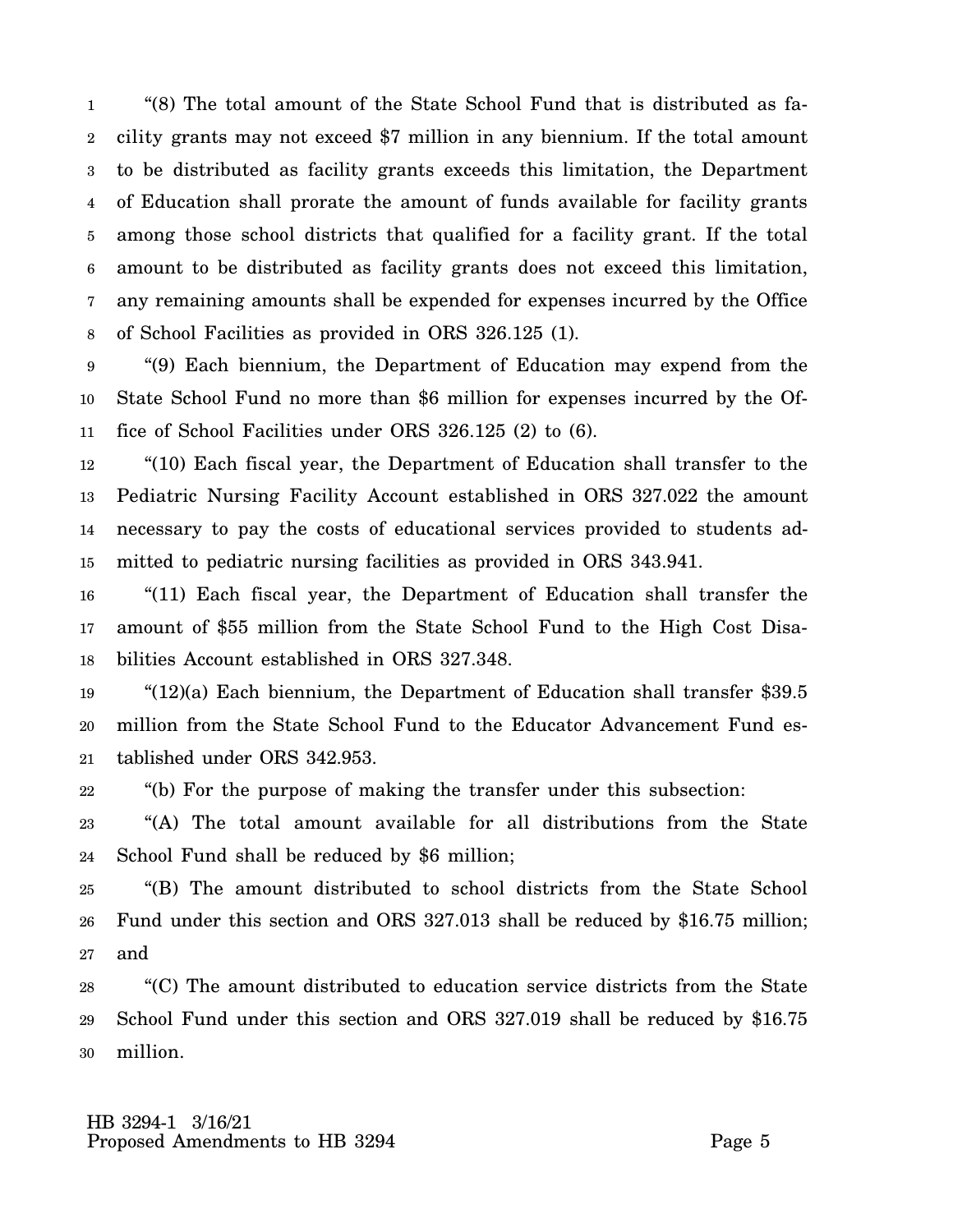1 2 3 4 5 "(c) For each biennium, the amounts identified in this subsection shall be adjusted by the same percentage by which the instructions furnished to state agencies by the Governor under ORS 291.204 direct the state agencies to adjust their agency budget requests for special payments under ORS 291.216 (6)(a)(C).

6 7 8 "(13) Each biennium, the Department of Education shall transfer \$12.5 million from the State School Fund to the Statewide English Language Learner Program Account established under ORS 327.344.

9 10 11 12 13 "(14) Each fiscal year, the Department of Education may expend up to \$550,000 from the State School Fund for the contract described in ORS 329.488. The amount distributed to education service districts from the State School Fund under this section and ORS 327.019 shall be reduced by the amount expended by the department under this subsection.

14 15 16 "(15) Each biennium, the Department of Education may expend up to \$350,000 from the State School Fund to provide administration of and support for the development of talented and gifted education under ORS 343.404.

17 18 19 20 "(16) Each biennium, the Department of Education may expend up to \$150,000 from the State School Fund for the administration of a program to increase the number of speech-language pathologists and speech-language pathology assistants under ORS 348.394 to 348.406.

21 22 23 24 25 26 "(17) Each biennium, the Department of Education shall transfer \$2 million from the State School Fund for deposit to the Healthy School Facilities Fund established under ORS 332.337. Notwithstanding ORS 332.337, the department may expend moneys received in the Healthy School Facilities Fund under this subsection only as grants for costs associated with testing for elevated levels of lead in water used for drinking or food preparation.

27 28 29 30 "**(18) Each biennium, the Department of Education shall transfer an amount not to exceed \$\_\_\_\_\_\_\_\_ for the purpose of making tampons and sanitary pads available as provided by section 1 of this 2021 Act. "SECTION 5. The amendments to ORS 327.008 by section 4 of this**